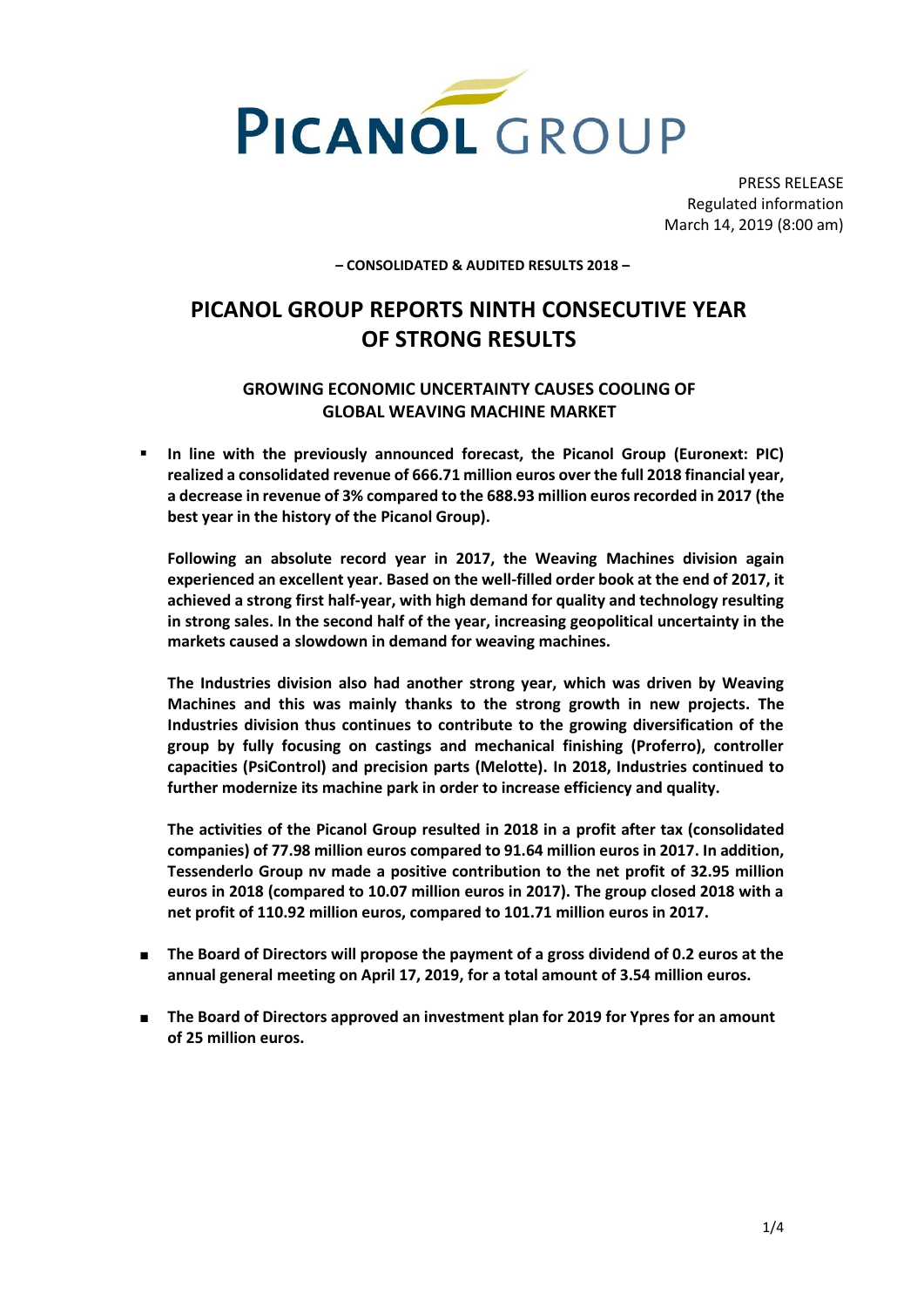For 2019, the Picanol Group is taking into account a slowdown in the global weaving **machine market. This is due to the current macroeconomic and geopolitical climate, in which customers are more cautious and investment decisions might either be delayed or postponed. In 2019, Industries will mainly aim for further growth with customers in other markets. For the first half of 2019, Picanol Group expects a decrease in revenue of approximately 25% compared to the first half of 2018.**

# **NOTES TO THE PROFIT AND LOSS ACCOUNT**

In 2018, the Picanol Group realized a consolidated revenue of 666.71 million euros over the full financial year, which represented a decrease in revenue of 3% compared to the 688.93 million euros in 2017. The revenue of Picanol nv decreased in 2018 by 1.4% compared to 2017, from 526.9 million euros to 519.4 million euros. The gross profit of the Picanol Group for the 2018 financial year amounted to 143.56 million euros, compared to 159.39 million euros in 2017. The gross profit percentage decreased slightly from 23% to 22%. The operating profit decreased to 102.02 million euros in 2018 compared to 120.77 million euros in 2017.

The Picanol Group closed 2018 with a net profit of 110.92 million euros, compared to a net profit of 101.71 million euros in 2017. The share of the results of Tessenderlo Group nv for the full financial year 2018 was 32.95 million euros (compared to 10.07 million euros in 2017).

# **Dividend**

The Board of Directors will propose the payment of a gross dividend of 0.2 euros at the annual general meeting on April 17, 2019, for a total amount of 3.54 million euros.

# **Outlook**

The following statements are forward looking statements and actual results may vary considerably.

For 2019, the Picanol Group is taking into account a slowdown in the global weaving machine market. This is due to the current macroeconomic and geopolitical climate, in which customers are more cautious and investment decisions might either be delayed or postponed. In 2019, Industries will mainly aim for further growth with customers in other markets. For the first half of 2019, Picanol Group expects sales to fall by approximately 25% compared to the first half of 2018.

The Picanol Group remains cautious, as it is active as an export-oriented company in a volatile world economy. Due to the cyclical nature of the textile market, strict cost-control remains of the essence. Picanol Group's reliance on the cyclic textile market has been reduced, as a result of the increased contribution of the Industries division and Tessenderlo Group to the results.

## **Let's Make it Together**

In 2018, the group continued to work in Ypres on the internal Let's Make it Together campaign, which was launched in 2017. With this campaign, the group intends to fully commit to the future and sustainable growth of the Picanol Group in Ypres, focusing on three main pillars: world class manufacturing technologies, a digital company and a human-centered company. In 2018, for instance, further investments were made in Ypres in many new finishing machines, adapted processes and employee training.

2018 was also the year in which the technology box The Cube was launched. This has already provided some 700 employees with the opportunity to get up close and personal with a number of new relevant technologies, challenges and associated opportunities in an accessible manner.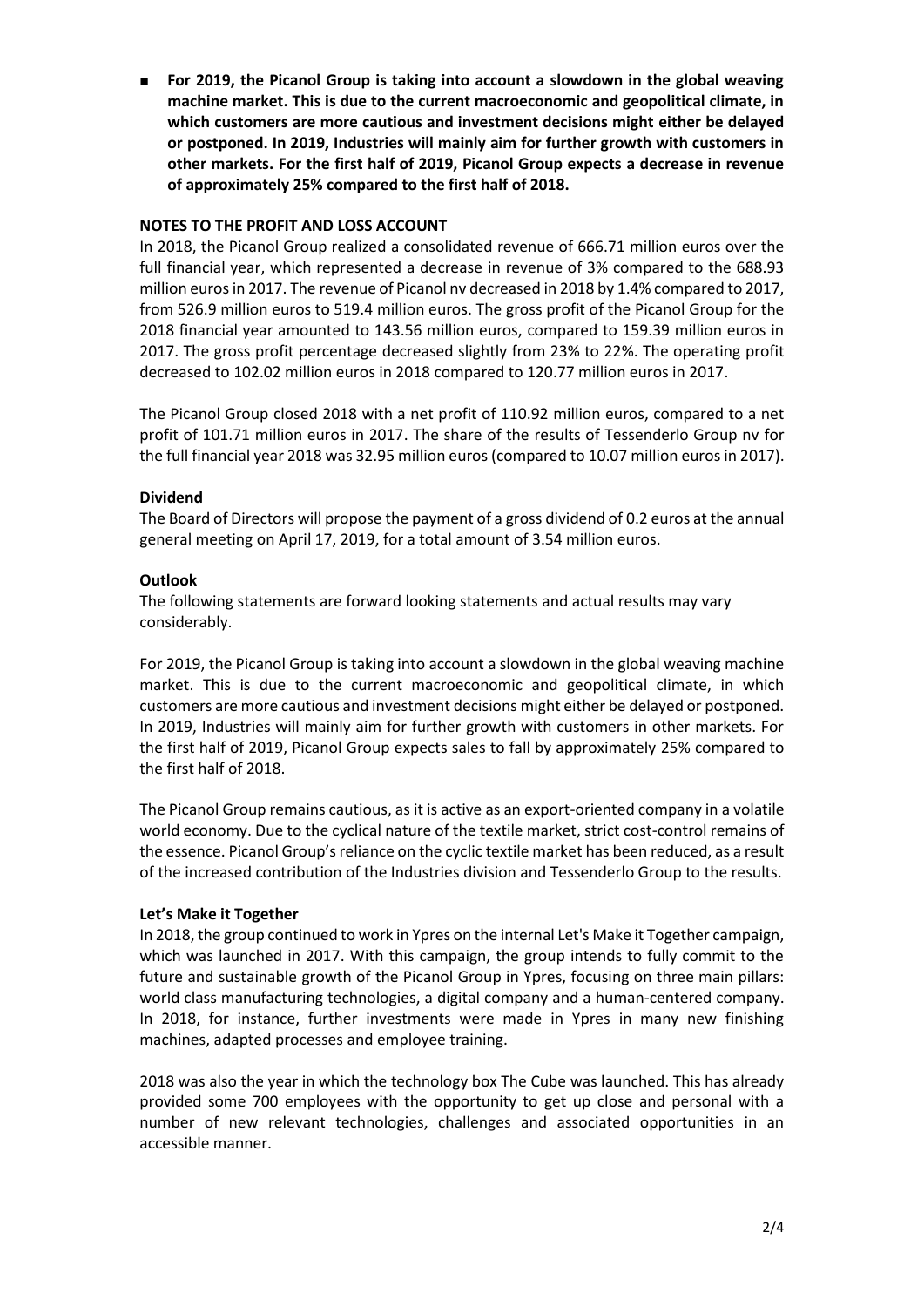Given that improving the competitiveness through further productivity and quality improvements as well as targeted investments is a top priority, the Board of Directors approved investments for Ypres for 2019 for an amount of 25 million euros. This investment plan includes an automated high-bay warehouse and a major modernization of the machine capacity at Proferro and Picanol. In addition, the Picanol Group also plans investments at Melotte and PsiControl in Romania.

| Picanol Group (in '000 of euros)               | 2018       | 2017       |
|------------------------------------------------|------------|------------|
| Revenue                                        | 666,710    | 688,928    |
| Cost of sales                                  | $-523,149$ | $-529,532$ |
| <b>GROSS PROFIT</b>                            | 143,561    | 159,396    |
| General and administrative costs               | $-23,532$  | $-20,449$  |
| Sales and marketing costs                      | $-18,025$  | $-18,305$  |
| Other operating income                         | 56         | 138        |
| Other operating expenses                       | $-44$      | $-10$      |
| <b>OPERATING PROFIT</b>                        | 102,017    | 120,771    |
| Total interest income                          | 3,740      | 4,677      |
| Total interest expenses                        | $-1,860$   | $-2,122$   |
| Other financial income                         | 804        | 1,206      |
| Other financial expenses                       | $-1,117$   | $-1,152$   |
| Financial income/(expense) net                 | 1,567      | 2,609      |
| <b>PROFIT BEFORE TAX</b>                       |            | 123,380    |
| (consolidated companies)                       | 103,584    |            |
| <b>Taxes</b>                                   | $-25,608$  | $-31,741$  |
| <b>PROFIT AFTER TAX</b>                        | 77,976     | 91,640     |
| (consolidated companies)                       |            |            |
| Share of profit of equity-accounted investees, | 32,947     | 10,074     |
| net of tax *                                   |            |            |
| PROFIT (LOSS) OF THE PERIOD                    | 110,923    | 101,714    |
| PROFIT (LOSS) FOR THE FINANCIAL YEAR           |            |            |
| <b>ATTRIBUTABLE TO THE SHAREHOLDERS OF THE</b> | 110,923    | 101,714    |
| <b>COMPANY</b>                                 |            |            |
| Total comprehensive income for the period      | 112,199    | 100,640    |
| <b>SHAREHOLDER'S EQUITY</b>                    | 738,873    | 630,214    |
| TOTAL BALANCE SHEET                            | 868,304    | 777,690    |

#### **ANNUAL RESULTS 2018** (Consolidated & audited)

*\* In accordance with IAS1, Picanol Group has opted to show its share of profit of equity-accounted investees, net of tax.*

### **Condensed cash flow statement**

| (in '000 of euros)                                   | 2018      | 2017      |
|------------------------------------------------------|-----------|-----------|
| Net cash flow from operating activities              | 89,038    | 77,944    |
| Acquisitions of tangible and intangible fixed assets | $-11,853$ | $-12,319$ |
| Investments in associated companies                  | $-30,406$ | $-7,883$  |
| Cash flow from finance operations                    | $-6,206$  | $-3,576$  |
| Net increase in cash and cash equivalents            | 39,683    | 52,065    |